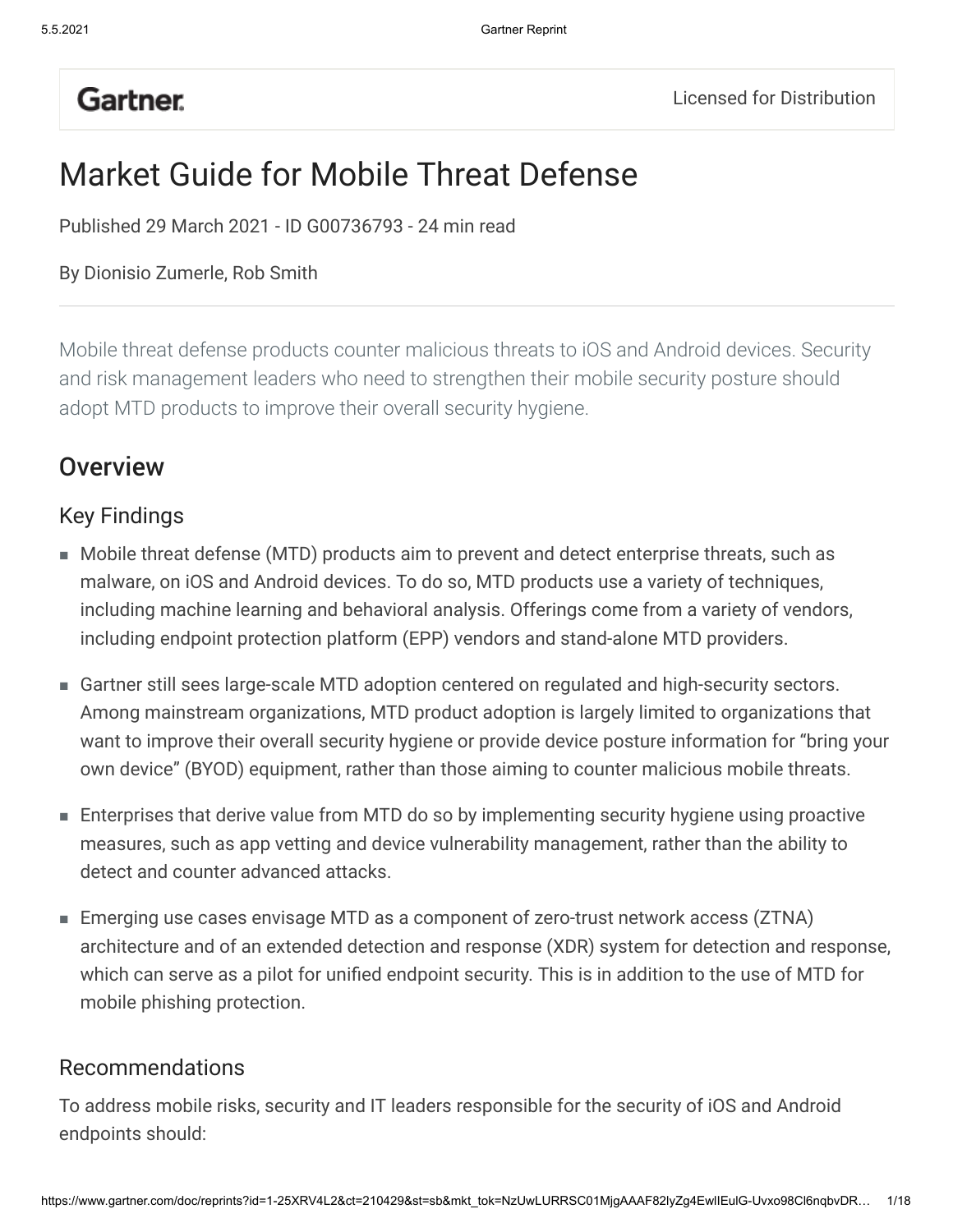- Prioritize MTD adoption in high-security and regulated sectors and in organizations with large or fragmented Android device fleets.
- Establish a security baseline for mobile devices before investing in MTD products, and use these products' app vetting and device vulnerability management features to demonstrate immediate benefits, rather than expect them to counter advanced malicious threats or uncover major breaches.
- Integrate MTD with incumbent unified endpoint management (UEM) tools. They should favor the app-based option and leave proxy-based deployment for corporate-owned business-only (COBO) scenarios.
- Use MTD products to protect enterprise infrastructure where BYOD policies are in operation and for other use cases in which devices must stay unmanaged. Emphasize strategic vendor fit over product differentiation, unless they address high-security contexts and situations with specific mobile security needs.

# Strategic Planning Assumption

By 2025, more than half of organizations in regulated industries will have a security solution for both iOS and Android devices.

## Market Definition

The mobile threat defense (MTD) market relates to products that protect organizations from threats on iOS and Android devices. MTD products protect at the device, network and application levels and focus on countering malicious actions.

## Market Description

MTD products not only prevent attacks, but also detect and remediate them. MTD focuses on identifying and thwarting malicious threats, rather than relying on device management configuration to protect against simple user mistakes.

MTD products offer protections beyond the device and app restrictions that UEM tools offer. These additional protections include:

At the device level, the ability to assess posture, such as OS version, security updates, system ■parameters, device configuration, firmware and system libraries, in order to identify security misconfigurations, device vulnerabilities, and suspicious or malicious activity. For example, MTD tools can check for modification of system libraries and configurations, as well as for privilege escalation, such as a jailbreak or rooting.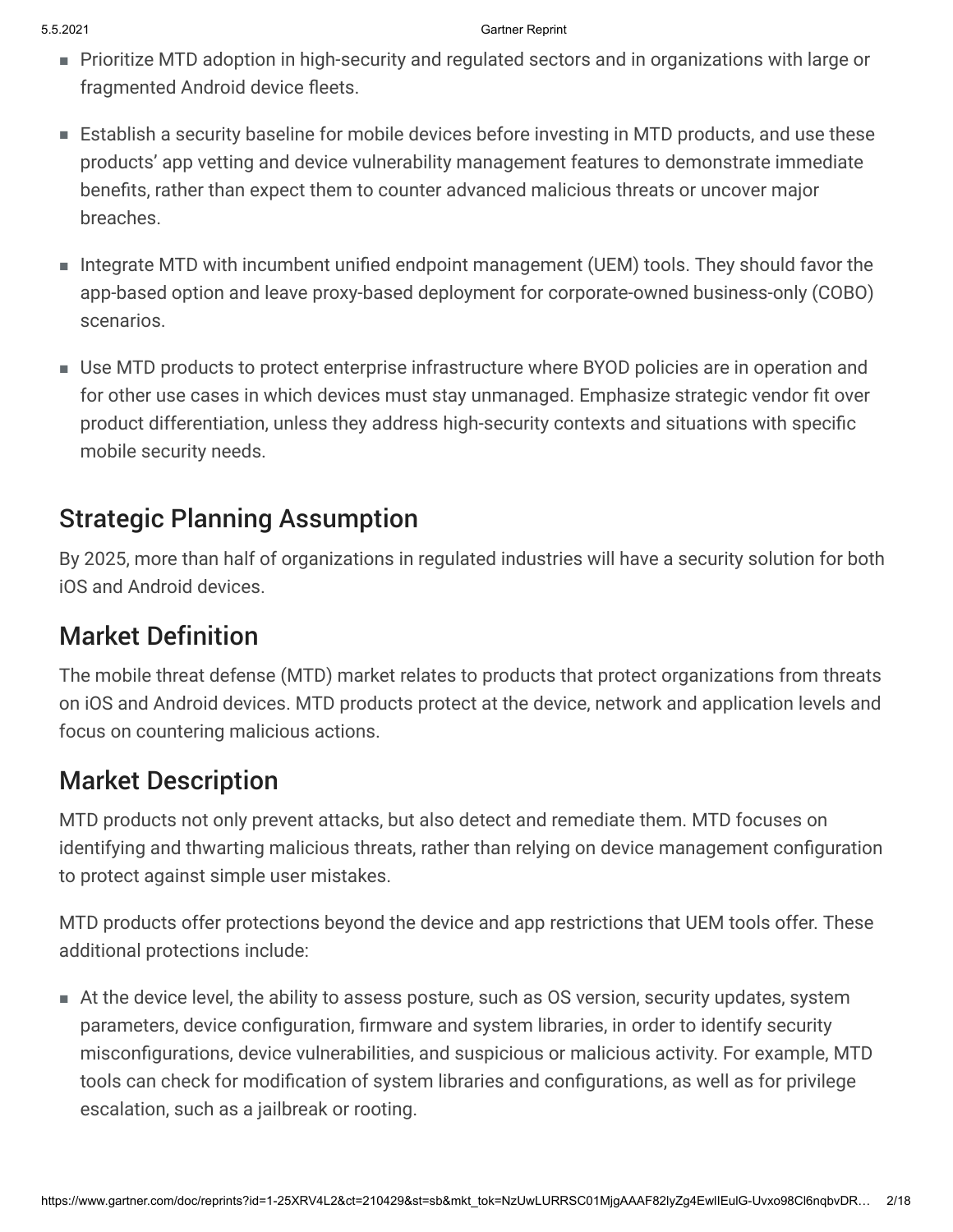- At the network level, the ability to monitor wireless and cellular network traffic for unsanctioned, suspicious or malicious behavior. MTD tools can detect man-in-the-middle attacks by checking for invalid certificates, for stripping of Transport Layer Security (TLS), and for "bidding down" attacks. For example, an MTD tool could detect a malicious URL or a malicious wireless network that deliberately negotiates to use a weak encryption algorithm with a mobile device.
- At the application level, the ability to identify grayware (see Note 1) and malware. Techniques used include signature- and heuristics-based malware scanning, code emulation and simulation, sandboxing, application reverse engineering, and static and dynamic app security scanning.

To work, mobile malware must circumvent controls built into mobile OSs, such as those for app store curation and native mobile OS hardening. MTD therefore tends to focus on preventing and detecting anomalous behavior by collecting and analyzing indicators of compromise, as well as expected behavior. To do so, MTD products gather threat intelligence from the devices they support, as well as from external sources, and use an analysis engine that resides in the cloud, on-premises or on an MTD app installed on the devices. Figure 1 illustrates MTD functionality, and how it relates to UEM tools.

┻

Figure 1: Mobile Threat Defense Functionality Compared With That of Unified Endpoint Management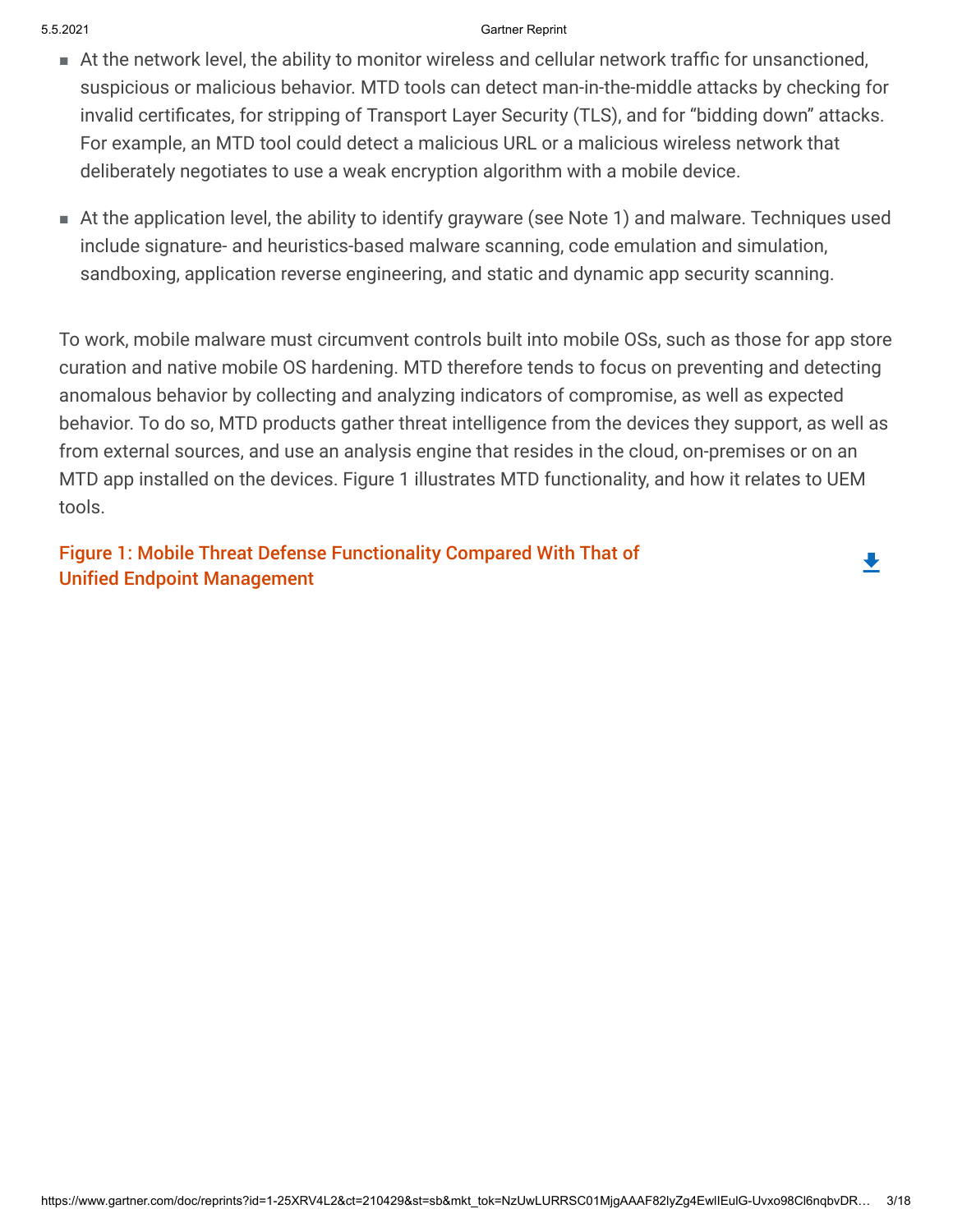### **Comparison of Mobile Threat Defense and Unified Endpoint Management Functionality**



### **Gartner**

MTD products typically include an on-device agent in the form of an app (see Note 2), and provide an administrative console that enables enterprises to monitor, report and audit. The console provides identification and categorization of the riskiness of devices, suggests mitigating measures, integrates with UEM tools, and enables the administrators using the console to prioritize intervention on vulnerable devices.

## Market Direction

The MTD market is relatively small, compared with other endpoint security markets such as the EPP market, but it continues to grow, predominantly in regulated and high-security sectors. Gartner estimates that the MTD market reached \$350 million in 2020.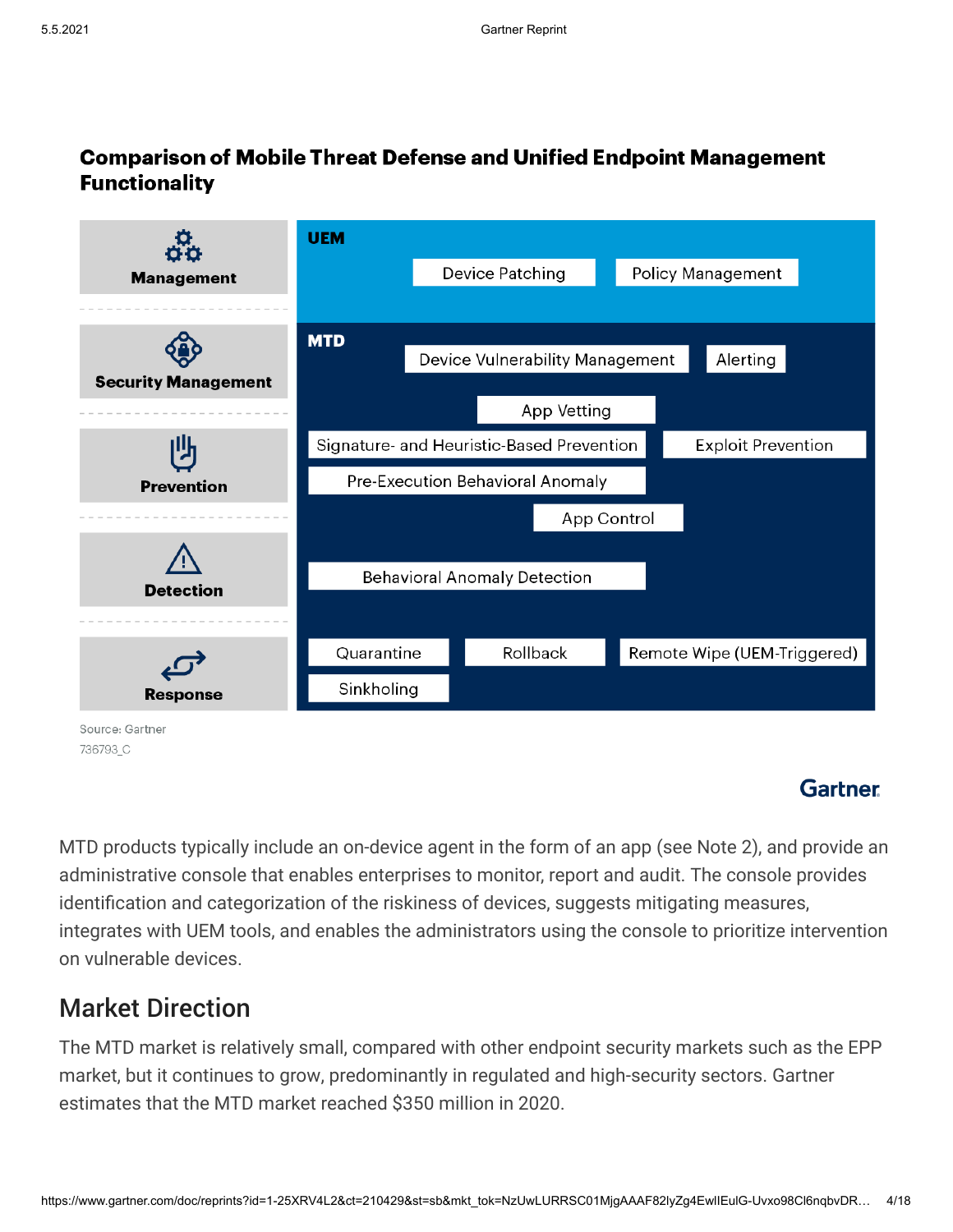The perception of enterprise risk from malicious threats against mobile devices continues to evolve. Every year, we encounter a number of impactful and highly visible successful mobile attacks.  $1,2,3$ Only a small portion are truly against enterprises and business users. <sup>4</sup> Many of the most impactful attacks continue to be targeted, with a particular geopolitical and individual focus, rather than an enterprise orientation.<sup>5</sup>

Even though attacks against mobile devices are not rare, we do not have evidence of a major enterprise breach that can be directly attributed to an attack against a mobile device. It is difficult to determine whether this is because of the lesser visibility of the underlying functions and components of iOS and Android, compared with Windows, Linux or macOS, or because attacks simply focus on traditional OSs.

We are, however, seeing a modest increase in demand for mobile forensic services from Gartner clients. Some of this increase is due to recent mobile security incidents that cannot be fully explained with existing mobile security capabilities.

We expect slow but steady growth in MTD adoption as mobile security maturity grows across enterprises, rather than an abrupt surge in adoption following a spectacular mobile breach.

As adoption grows, we do see evidence of blocked attacks against mobile devices — phishing attacks, for example. <sup>6</sup> For the most part, however, what MTD can visibly demonstrate is an improvement in security hygiene (see the section on app vetting in Use Cases section below, for example). It can be seen as the next logical step for an organization that is ready to strengthen its mobile security.

Although the MTD market is still relatively small, we have seen large deployments of MTD products, especially in regulated industries. The products are mature enough for adoption for enterprises of any size. As mobile security maturity grows within an organization, security departments become the buyers, rather than mobility or IT operations teams. Security teams see MTD as a way to obtain visibility into the mobile fleet, without having direct access to mobile device management (MDM) or UEM tools.

https://www.gartner.com/doc/reprints?id=1-25XRV4L2&ct=210429&st=sb&mkt\_tok=NzUwLURRSC01MjgAAAF82lyZg4EwlIEulG-Uvxo98Cl6nqbvDR… 5/18 Many EPP vendors offer MTD products, either as homegrown solutions or as solutions resulting from an acquisition or partnership. Although some EPP mobile security modules lack the richness of features of some stand-alone MTD products, the ability to manage the security of mobile devices through the same EPP dashboard and to perform investigations cross-platform appeals to organizations. In the long term, we see most organizations using an EPP or unified endpoint security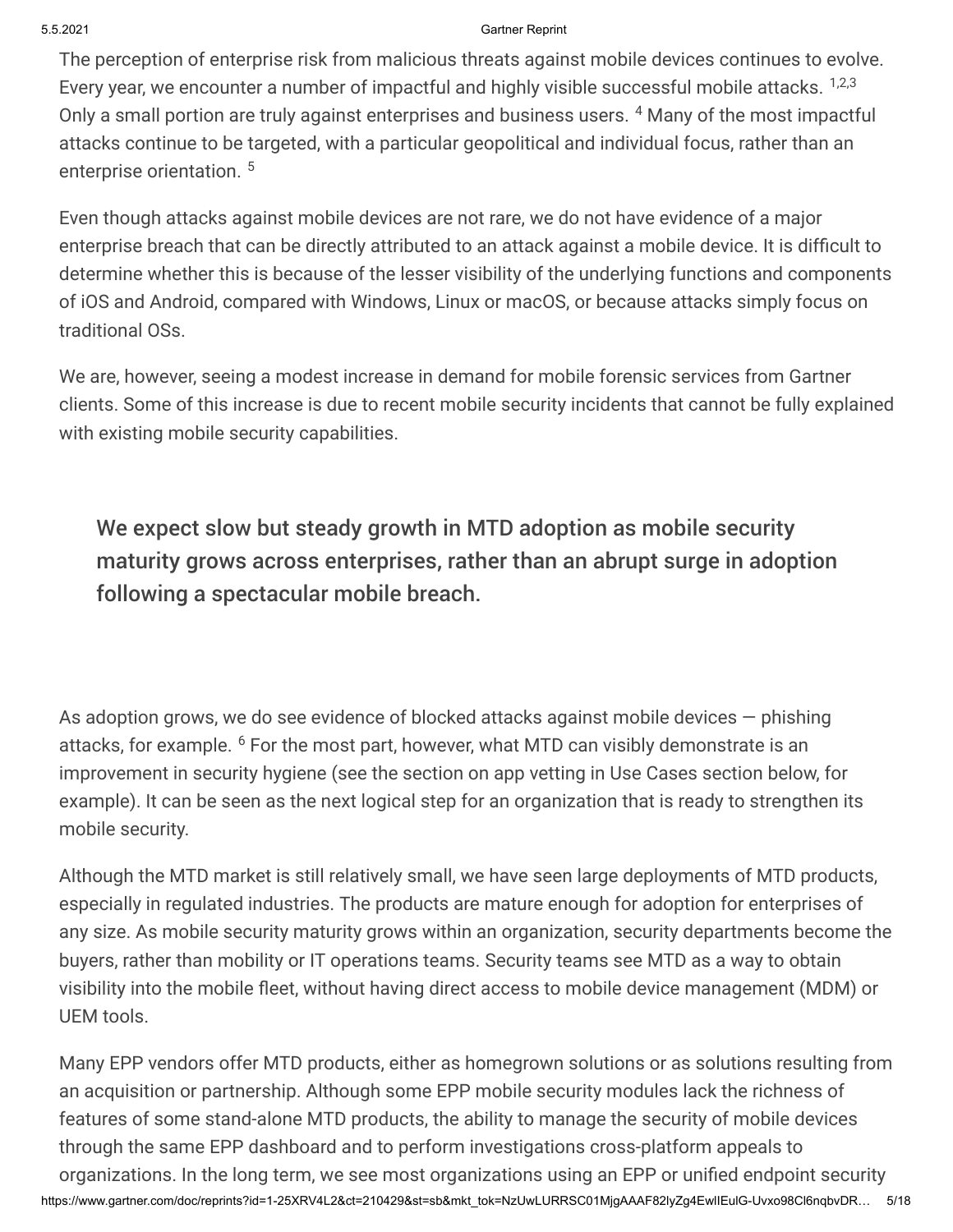(UES) product to cover all their endpoint security needs, including mobile (see the section on ZTNA in [the Use Cases section; for more details on UES, see also Innovation Insight for Unified Endpoint](javascript:void(0);) Security).

## Market Analysis

### Deployment Options

There are four deployment options for MTD solutions (see also Figure 2):

- MTD integrated with UEM. In this deployment option a UEM tool facilitates MTD enrollment. It also provides information that the MTD product collects and sends to its analysis engine, which can identify threats and raise alerts. At the MTD product's indication, the UEM tool performs remedial actions on the device, such as a remote wipe. Most MTD vendors offer this approach.
- Stand-alone MTD app installed on devices. Typically, these devices are unmanaged. This deployment option is encountered where device management is not possible because of user experience or privacy considerations. It is becoming more popular as options such as Microsoft's MAM-WE (see Note 3) provide the ability to run enterprise apps on an unenrolled device (for more information, see the passage about ZTNA in the Use Cases section). An unmanaged device provides limited information and remediation options to the MTD app that runs on it (for example, the list of apps used on an iOS device is not accessible). Some of these technical limitations also apply to BYOD deployment modes such as iOS User Enrollment  $<sup>7</sup>$  and Android Enterprise profile</sup> owner. 8 All MTD vendors offer this approach.
- SDK version that can be embedded in a homegrown app. The goal here is to provide protection for the enterprise apps that host an SDK, rather than for the device itself. For example, the app may decide to abort an operation if it identifies the presence of malware on a device. This method is mostly used to protect consumer-facing apps, rather than employee-facing apps. MTD vendors increasingly partner with app-shielding vendors to offer more comprehensive solutions that offer anti-malware functionality. <sup>9</sup> Examples of vendors that support this deployment option are BETTER, Lookout and Zimperium.
- Proxy-based MTD solution that diverts and inspects all network traffic. The MTD solution redirects traffic passing to and from the device to an analysis engine. There it analyzes the traffic, filters malware and provides functionality often found in secure web gateways (see Magic [Quadrant for Secure Web Gateways\), such as domain block listing and content filtering. Th](javascript:void(0);)is approach requires an efficient way to redirect traffic to avoid battery drain. It allows for more visibility, but the privacy implications of constant traffic monitoring confine it to COBO scenarios, especially as iOS has introduced a native way to inspect network traffic directly on devices. <sup>10</sup> Vendors that offer this approach as an option include Wandera and Corrata.

### Figure 2: MTD Deployment Options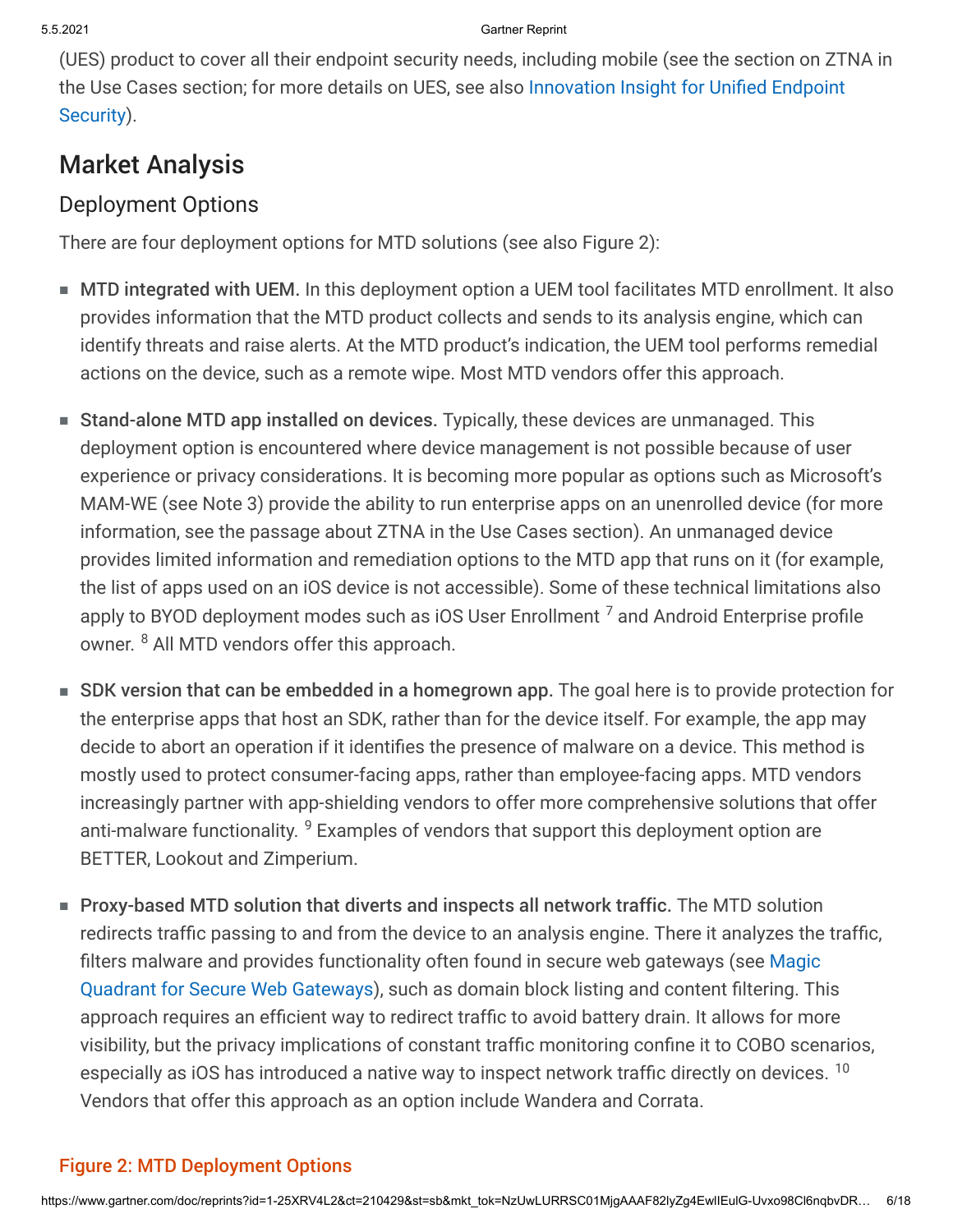### **MTD Deployment Options**



### Use Cases

Organizations usually look for an all-round mobile security tool that tackles malicious threats. Sometimes this need is driven by compliance, especially in regulated industries such as financial services. In those cases, the ability to scan for malicious apps and perform device vulnerability management are the two main features that end users look for.

App vetting is the analysis of apps to identify not just malicious ones but also, more importantly, those that conflict with organizational requirements.  $11$  It is easy to quickly be overwhelmed by the number of apps to be scanned. MTD solutions (and mobile app security testing solutions) provide a way to define acceptable app behavior and create lists of blocked and allowed apps. Given recent concerns about the privacy policies of specific apps, app vetting has gained greater prominence as a use case.  $12,13$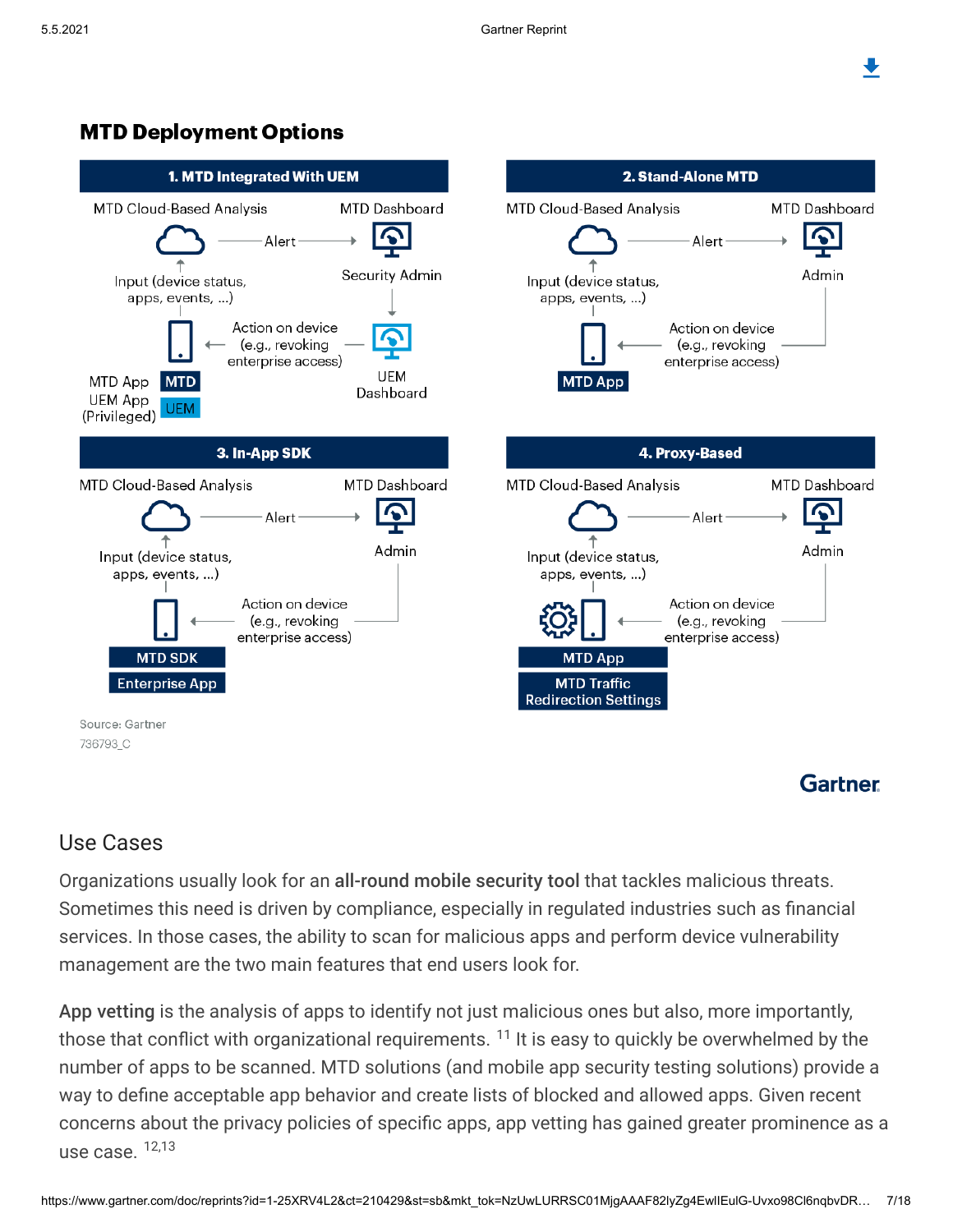Some organizations use MTD solutions not only to vet third-party apps, but also to act as lightweight [mobile app security testing solutions for their mobile apps \(see Avoid Mobile Application Security](javascript:void(0);) Pitfalls).

Mobile phishing has recently emerged as an important use case. There are numerous channels to reach mobile devices that do not have phishing protection. <sup>14,15</sup> Additionally, the screens of mobile devices are small, the presentation of information tends to leave out details to enhance the user experience, and mobile devices are the preferred platforms for consuming notifications. <sup>16</sup> This makes mobile devices a threat vector to initiate attacks such as account takeovers.

Driven by evidence that mobile phishing attempts are successful, <sup>17,18</sup> either as the main attacks, <sup>19,20</sup> or as parts of a larger attack, <sup>21</sup> MTD solutions have developed protections against malicious URLs sent via email, text, social media, instant messaging and other apps. Implementations vary, and some MTD solutions can block a URL, whereas some others alert the user about the threat. Some MTD solutions can identify only known malicious URLs, while others can dynamically recognize unknown phishing links.

A new use case sees MTD used as part of a UES or an XDR system. We are increasingly observing endpoint security vendors that offer endpoint detection and response (EDR) extend support to iOS and Android, either on their own or in partnership with vendors of MTD solutions. Adding visibility for mobile devices, UES and XDR solutions can improve detection and identify lateral movement (see Figure 3). As mobile devices do not provide kernel-level access, mobile EDR visibility is limited, compared with what is available for Windows 10 devices, but we expect mobile devices to gradually accommodate the need for visibility, in a similar fashion to what we have observed for Apple macOS. <sup>22</sup> The UES framework (see [Innovation Insight for Unified Endpoint Security\)](javascript:void(0);) takes XDR and the following use case of ZTNA and provides cross-platform support for both.

#### Figure 3: XDR Implementation With Support for iOS and Android via an MTD Solution



#### XDR Implementation With Support for iOS and Android via an MTD Solution

┻

Source: Gartner

<sup>736793</sup> C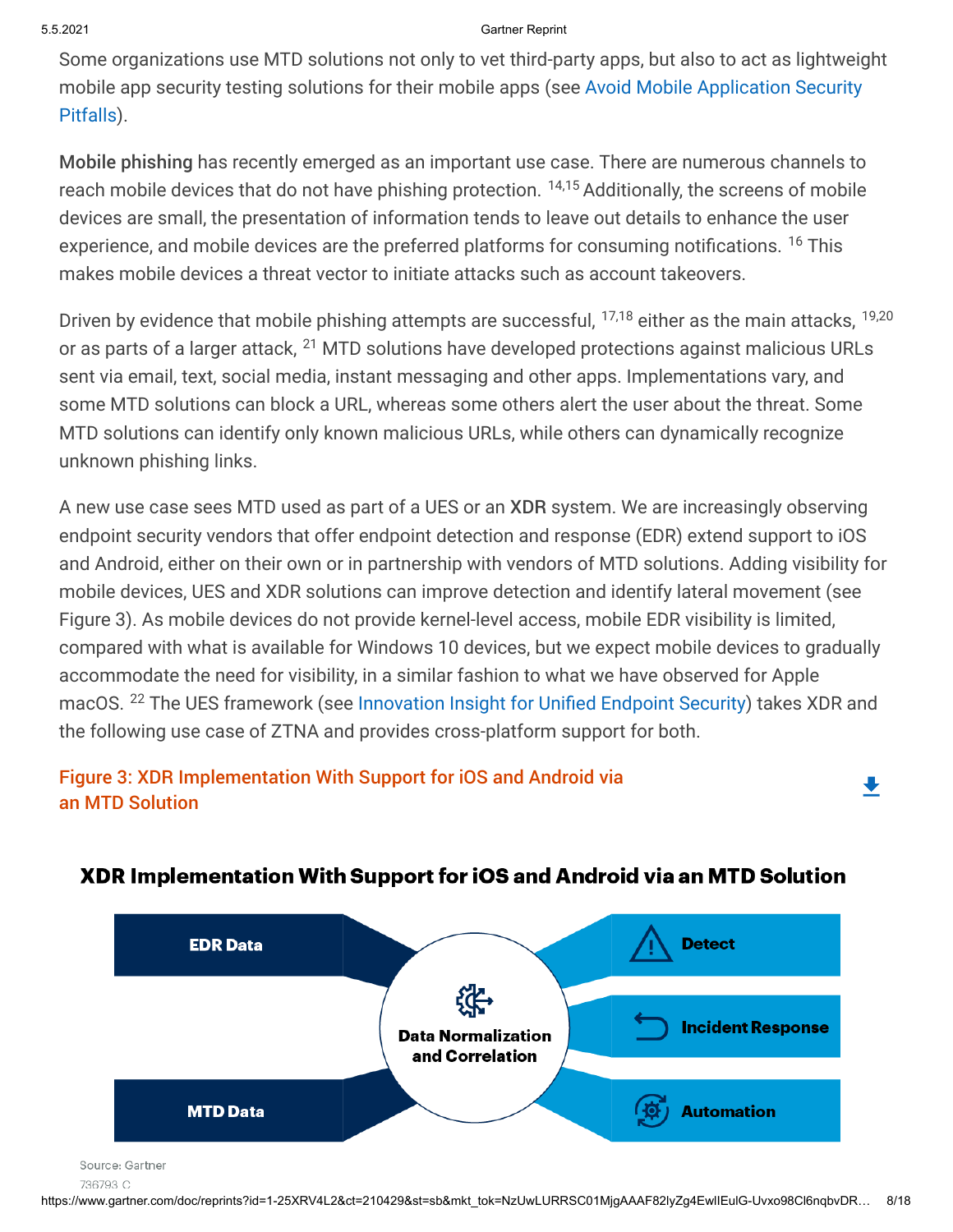#### **Gartner**

₩

MTD is emerging as a component that enables implementation of ZTNA for iOS and Android devices. As Figure 4 highlights, MTD can provide an assessment of a device to a ZTNA trust broker (see [Market Guide for Zero Trust Network Access\)](javascript:void(0);), which can decide whether to allow access to a specific enterprise application. When a device requests enterprise access, the ZTNA trust broker queries the endpoint's MTD. It can require installation of MTD when it is missing, in order to complete access, and the return of device posture information or a security score when MTD is present. Based on this information, the ZTNA system can require additional authentication or grant partial, full or no access.

MTD can enable ZTNA on unmanaged iOS and Android devices, making it suitable for BYOD and work-from-home scenarios. This can be on a per-application basis, so that, when a user launches an application on a device, the application allows access only when MTD is running on the device. MAM-WE <sup>23</sup> is Microsoft's implementation of this option, where organizations deploy Outlook and other Microsoft applications on unmanaged devices. <sup>24</sup> Using Microsoft's Conditional Access <sup>25</sup> and MTD, an organization can enable an unmanaged device to access Outlook securely, or deny access if a device is compromised, without affecting personal usage of the device, <sup>26</sup> but MTD solutions also support broader alternatives. <sup>27</sup>

Figure 4: MTD Enabling a Zero-Trust Model for Network Access for Mobile Devices



#### **MTD Enabling Zero Trust Model for Network Access for Mobile Devices**

### Representative Vendors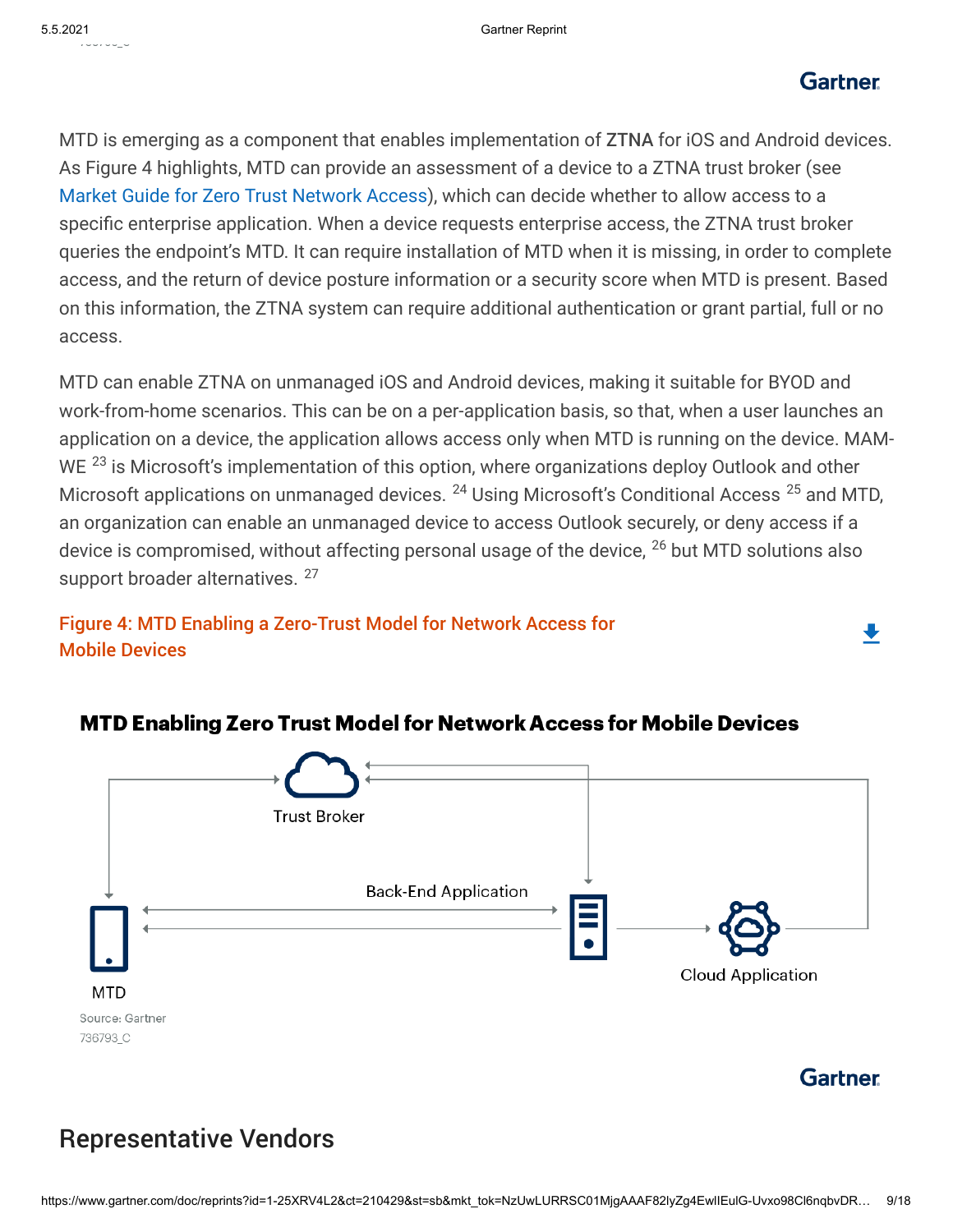#### Market Introduction

In this section, we provide a list of representative vendors in the MTD market (see Notes 4 and 5). MTD functionality typically covers:

- Device-level configuration vulnerabilities: The MTD solution can identify device configurations and settings that may expose a device or make a device vulnerable to attack. These may include, for example, the device being in developer mode, the device being rooted or jailbroken, or the OS version being outdated.
- Malicious apps: The MTD solution allows malicious apps to be identified and blocked or block-■ listed.
- Network attacks: The MTD solution can identify, block, prevent or remediate network attacks. Examples of attacks to be detected are SSL stripping, malicious iOS profiles, malicious URLs, rogue access Wi-Fi points and badly reputed IP addresses.

Most MTD vendors support both iOS and Android, and most products integrate out of the box with those of the Leaders in [Magic Quadrant for Unified Endpoint Management.](javascript:void(0);)

Some MTD vendors provide additional functionality, including:

- Device vulnerability management: The product shows the vulnerabilities for the device fleet, based on model, OS version, carrier version and security patch level, and provides prioritization.
- App vetting: The product can block or identify apps that can perform actions or request permissions that are in conflict with enterprise policies and could lead to data leakage. These are not necessarily malicious apps. The enterprise administrator can customize the policies.
- Anti-mobile phishing: The product can identify or block malicious URLs.
- Device attack protection: The product can identify, block, prevent or remediate OS-level attacks.
- Risk score: The solution can process information and assign a security score for use as the basis of a decision to deny or grant access to a specific app.
- Content filtering: The product can put specific domains on a block list or disallow connection through specific access channels, such as cellular and Wi-Fi.
- Cellular network attack protection: The product can detect threats deriving from cellular network vulnerabilities, such as those in the SS7 protocol or the false base station attack (also known as Stingray, see Note 6).
- Secure transport enforcement: The product can provide transport security during an attack, either activating its own or a third-party VPN, or by performing sinkholing.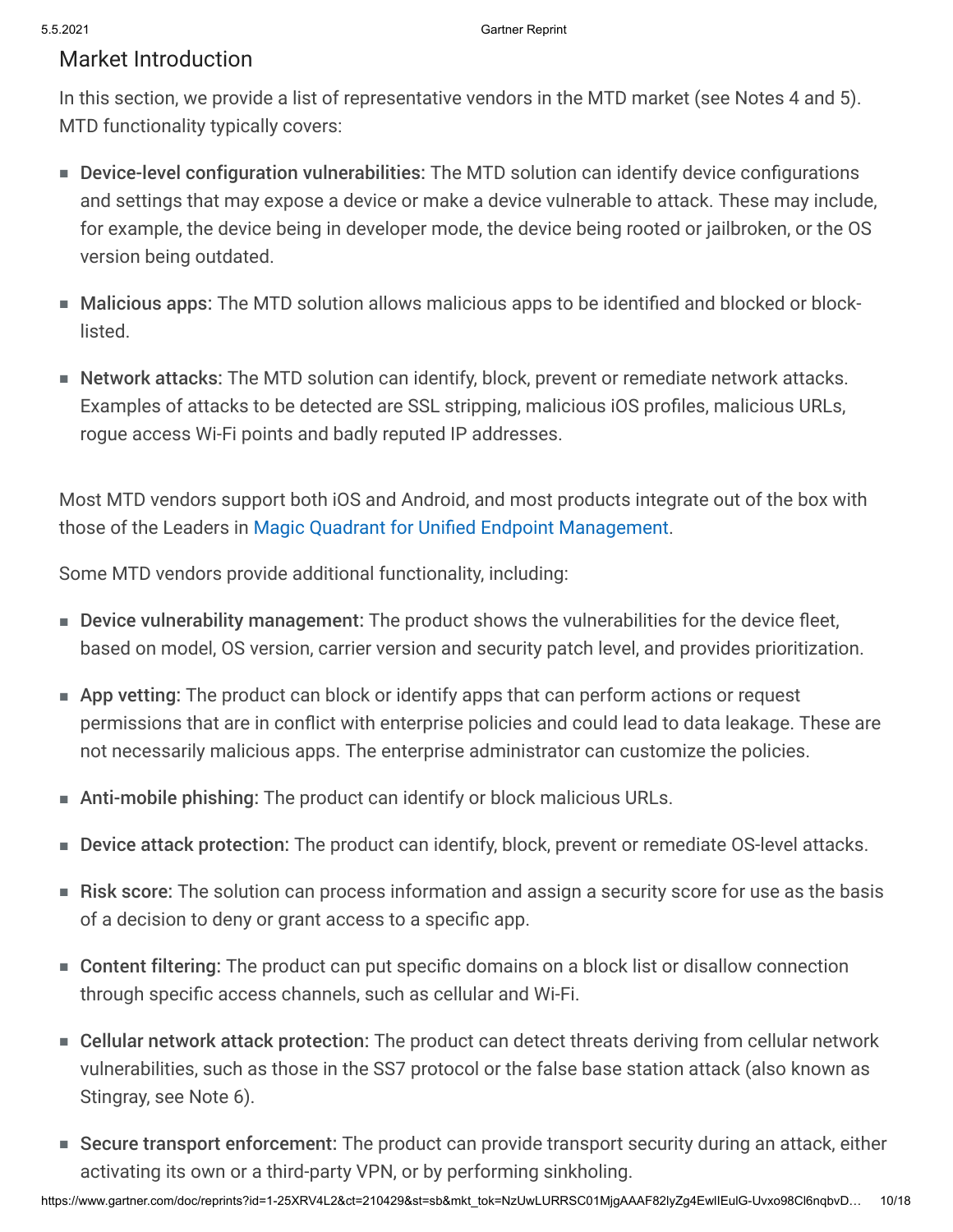To help potential customers identify which MTD offering best addresses their needs, we have grouped vendors into categories (see Tables 1 through 4). Vendors' offerings are listed in the table or tables that best describe their focus. Vendors offer functionality with varying degrees of efficacy and granularity. This report does not rank MTD vendors or products.

#### Table 1: Vendors That Offer All-Round Mobile Threat Defense Capabilities

| Vendor $\downarrow$                      | Product Name \                  |
|------------------------------------------|---------------------------------|
| <b>BETTER</b>                            | <b>Mobile Threat Defense</b>    |
| <b>Check Point Software Technologies</b> | SandBlast Mobile                |
| Lookout                                  | <b>Mobile Endpoint Security</b> |
| Pradeo                                   | <b>Mobile Threat Defense</b>    |
| Wandera                                  | <b>Threat Defense</b>           |
| Zimperium                                | zIPS                            |
|                                          |                                 |

Source: Gartner (March 2021)

#### Table 2: Vendors That Offer Network-Focused Mobile Security Capabilities

| Vendor $\downarrow$       | Product Name $\downarrow$   |
|---------------------------|-----------------------------|
| Akamai                    | Asavie SD Mobile            |
| Corrata                   | <b>Security and Control</b> |
| <b>Cisco</b>              | <b>Security Connector</b>   |
| <b>Palo Alto Networks</b> | GlobalProtect               |
| Wandera                   | <b>Threat Defense</b>       |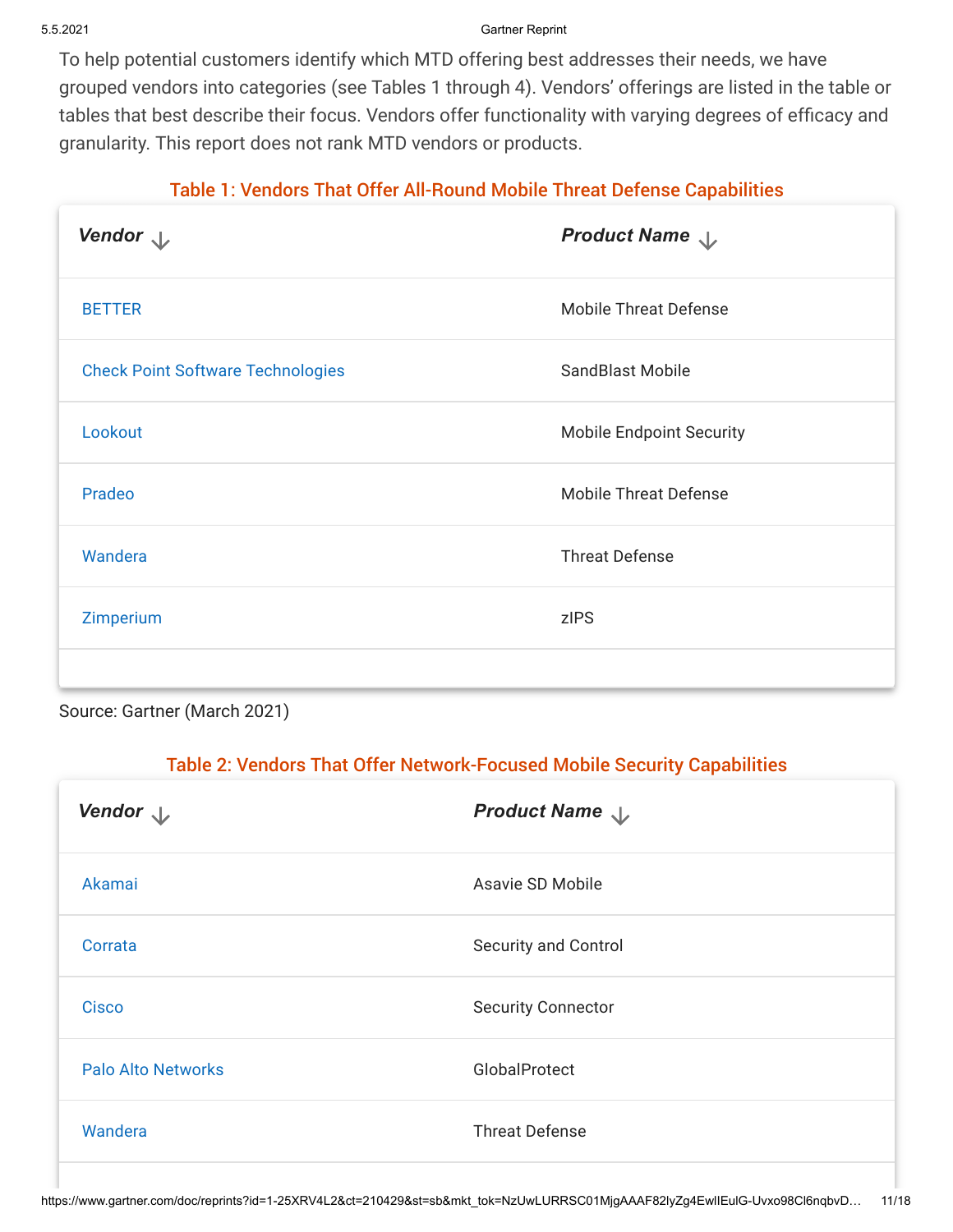**Vendor** *Vendor Product* **Name** 

Source: Gartner (March 2021)

#### Table 3: Vendors That Offer Mobile Security Capabilities as Part of an EPP or UES Offering

| Vendor $\downarrow$                      | Product Name                           |
|------------------------------------------|----------------------------------------|
| <b>BlackBerry</b>                        | Protect for Mobile, Persona for Mobile |
| <b>Check Point Software Technologies</b> | <b>SandBlast Mobile</b>                |
| <b>CrowdStrike</b>                       | <b>Falcon for Mobile</b>               |
| Cybereason                               | Mobile                                 |
| <b>Deep Instinct</b>                     | D-Client                               |
| Kaspersky (see Note 7)                   | Security for Mobile                    |
| <b>McAfee</b>                            | <b>MVISION Mobile</b>                  |
| <b>Microsoft</b>                         | Defender                               |
| <b>Sophos</b>                            | Intercept X for Mobile                 |
| <b>Symantec</b>                          | <b>Endpoint Protection Mobile</b>      |
| <b>TEHTRIS</b>                           | <b>Mobile Threat Defense</b>           |
|                                          |                                        |

Source: Gartner (March 2021)

#### Table 4: Vendors That Offer Mobile Security Capabilities as Part of a UEM Offering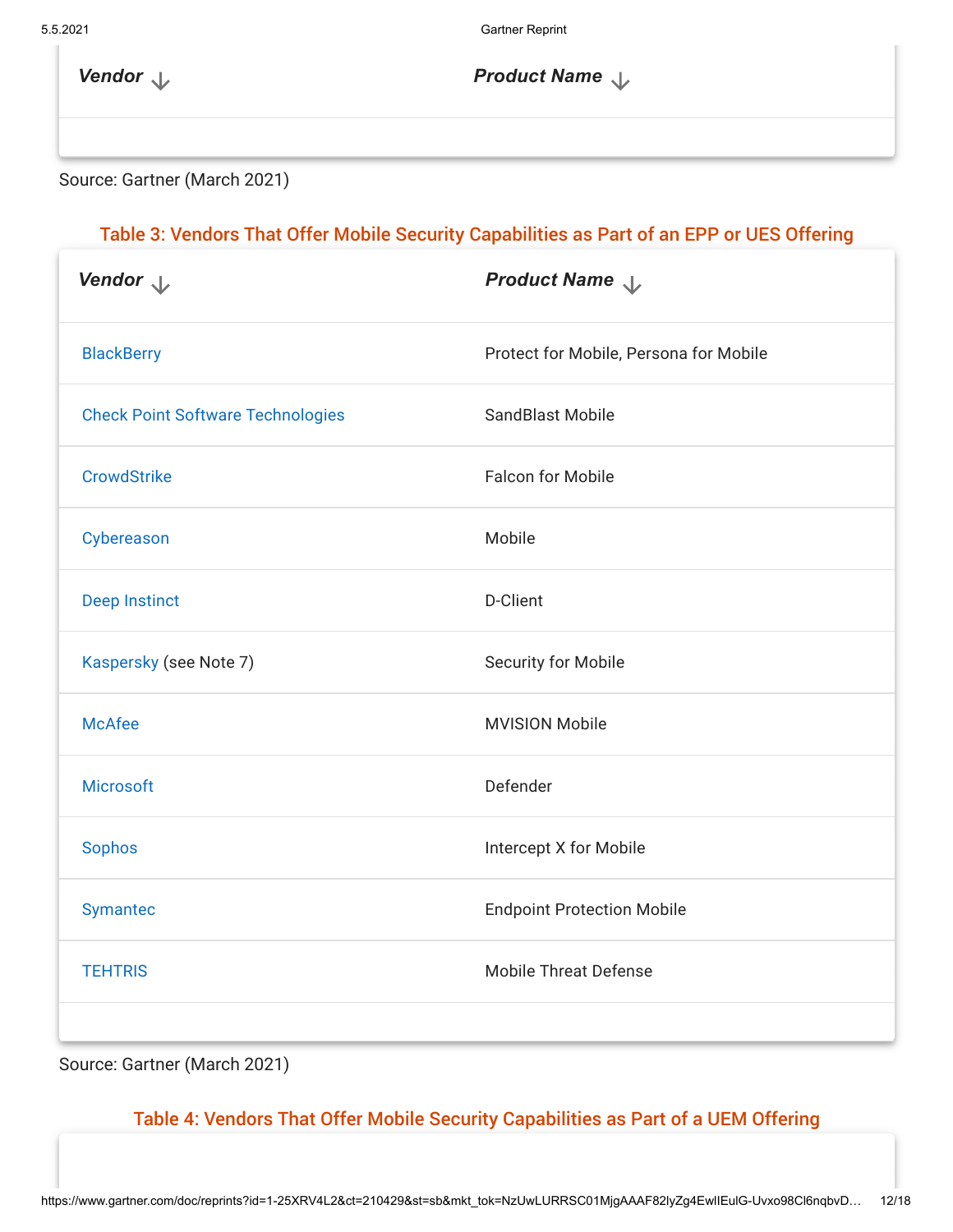| Vendor $\downarrow$ | <b>Product Name</b> $\downarrow$       |
|---------------------|----------------------------------------|
| <b>BlackBerry</b>   | Protect for Mobile, Persona for Mobile |
| <b>IBM</b>          | <b>Mobile Threat Management</b>        |
| <b>Mobilelron</b>   | <b>Threat Defense</b>                  |
|                     |                                        |

| Source: Gartner (March 2021) |  |
|------------------------------|--|
|------------------------------|--|

*The vendors listed in this Market Guide do not imply an exhaustive list. This section is intended to provide more understanding of the market and its offerings.*

### Market Recommendations

Before investing in an MTD solution, security and risk management leaders should ensure they have a security baseline in place for their mobile devices (see Note 8). The most obvious way to enforce such a baseline is via a UEM solution. Usage of an MTD solution on top should aim not only to address advanced malicious threats, but also to improve enterprise security hygiene.

Organizations should prioritize the introduction of MTD on the basis of industry, applicable regulations, the sensitivity of data on mobile devices, use cases (for example, frequent international travel in high-concern countries) and organizational risk appetite.

Organizations that should plan to adopt MTD solutions sooner rather than later are:

- Those in high-security sectors.
- Those with large and fragmented Android device fleets (although we must point out that Google has recently made major improvements to the security and consistency of Android devices 28,29,30).
- Those in regulated sectors such as finance and healthcare.

Security and risk management leaders looking for immediate, visible value to justify an MTD investment should use the app-vetting and device vulnerability management features. These two features enable them to demonstrate quickly how MTD reduces application risk and device risk.

Security and risk management leaders should integrate their chosen MTD solution with their incumbent UEM tool. They should favor app-based deployment, leaving proxy-based deployment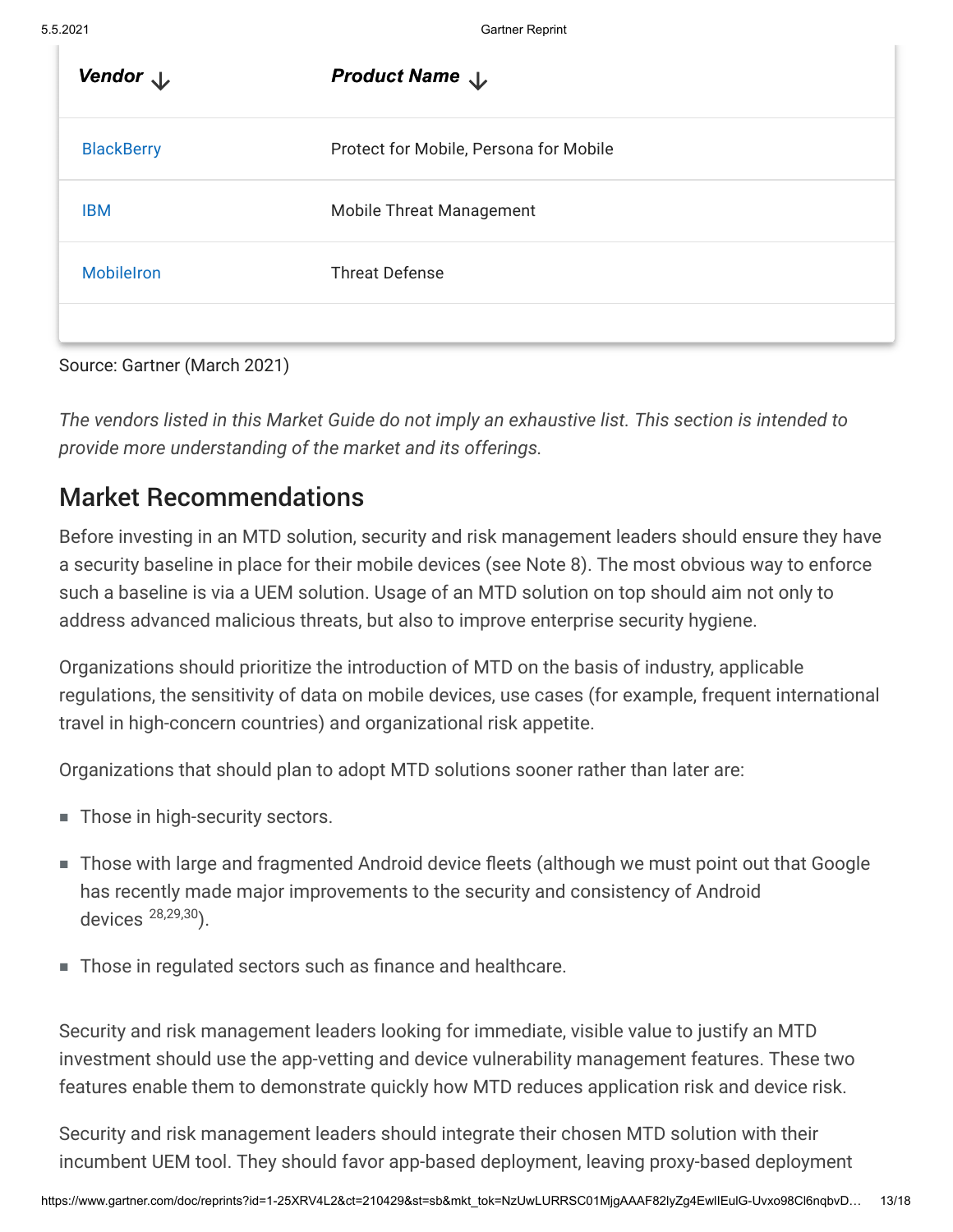options for COBO use cases.

[MTD deployment can be used as a first step toward a UES strategy \(see Innovation Insight for Unified](javascript:void(0);) Endpoint Security), where modern endpoint management is used to manage devices (see Adopt [Continuous Endpoint Engineering and Modern Management to Ensure Digital Workplace Success](javascript:void(0);)).

Where devices must stay unmanaged, such as in certain BYOD use cases, security and risk management leaders should use MTD to protect enterprise infrastructure.

Security and risk management leaders can use the list of MTD capabilities and features in the Market Introduction section to compile an MTD vendor shortlist. Apart from in certain high-security contexts and situations with specific mobile security needs, product differentiation is less important than strategic vendor fit. Additionally, we see no value in adopting antivirus solutions that do not provide behavioral anomaly prevention and detection, as the underlying mobile platforms already perform signature-based scans to look for malware.

### **Evidence**

<sup>1</sup> [New Wroba Campaign Is Latest Sign of Growing Mobile Threats](https://www.darkreading.com/mobile/new-wroba-campaign-is-latest-sign-of-growing-mobile-threats/d/d-id/1339339), Dark Reading.

[Fakespy Masquerades as Postal Service Apps Around the World,](https://www.itsecurityguru.org/2020/07/01/fakespy-masquerades-as-postal-service-apps-around-the-world/) IT Security Guru.

[SourMint: Malicious Code, Ad Fraud, and Data Leak in iOS](https://snyk.io/blog/sourmint-malicious-code-ad-fraud-and-data-leak-in-ios/), snyk.

[Malicious Optimizers Hosted on Google Play Amassed 470,000 Downloads](https://www.securityweek.com/malicious-optimizers-hosted-google-play-amassed-470000-downloads), Security Week.

[Android App Infects Millions of Devices With a Single Update,](https://www.darkreading.com/application-security/android-app-infects-millions-of-devices-with-a-single-update/d/d-id/1340093) Dark Reading.

- <sup>2</sup> [Project Zero: Introducing the In-the-Wild Series](https://googleprojectzero.blogspot.com/2021/01/introducing-in-wild-series.html), Project Zero.
- <sup>3</sup> [Attackers Continue to Nibble at Apple's iOS Security,](https://www.darkreading.com/application-security/attackers-continue-to-nibble-at-apples-ios-security/d/d-id/1340030?_mc=rss_x_drr_edt_aud_dr_x_x-rss-simple) Dark Reading.
- <sup>4</sup> [You've Got \(0-click\) Mail!](https://blog.zecops.com/vulnerabilities/youve-got-0-click-mail/), ZecOps.
- <sup>5</sup> [Hiding in Plain Sight: PhantomLance Walks Into a Market](https://securelist.com/apt-phantomlance/96772/), Secure List.

[Operation Poisoned News: Hong Kong Users Targeted With Mobile Malware via Local News Links](https://blog.trendmicro.com/trendlabs-security-intelligence/operation-poisoned-news-hong-kong-users-targeted-with-mobile-malware-via-local-news-links/) TrendLabs Security Intelligence Blog, Trend Micro.

[Iran 'Hides Spyware in Wallpaper, Restaurant and Games Apps'](https://www.bbc.com/news/technology-55977537), BBC.

- <sup>6</sup> [Mobile Phishing,](https://query.prod.cms.rt.microsoft.com/cms/api/am/binary/RE3KcyI) Microsoft.
- <sup>7</sup> [iOS 13 Will Dramatically Improve MDM for BYOD. Hello User Enrollment!](https://www.brianmadden.com/opinion/Apple-iOS-13-user-enrollment), TechTarget.
- <sup>8</sup> [9 Mobile Threats That Breach Android Enterprise's Containers Security](https://www.pradeo.com/media/android-enterprise.pdf), Pradeo.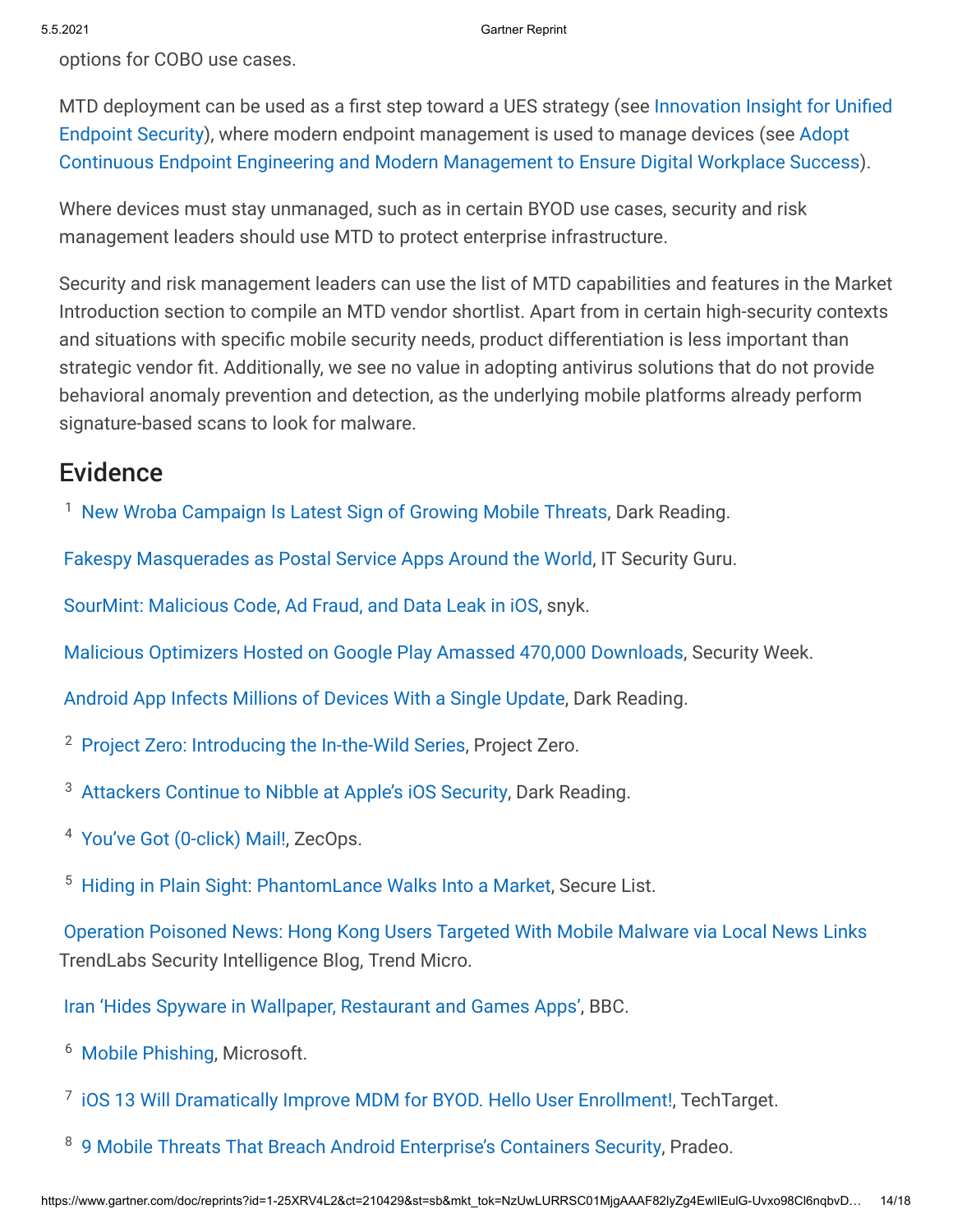<sup>9</sup> [Lookout App Defense Penetrates Global Markets With New Customers and Strategic Partnerships,](https://www.lookout.com/company/media-center/press-releases/lookout-app-defense-penetrates-global-markets) Helping Customers Prevent Data Compromise in Mobile Apps, Lookout.

[Better Together: Guardsquare Partners With Zimperium to Provide Customers With Comprehensive](https://www.guardsquare.com/en/blog/guardsquare-partners-zimperium) Mobile App Protection, Guardsquare.

[Create a Zero Trust strategy for Your Mobile Workers,](https://www.lookout.com/solutions/zero-trust) Lookout.

<sup>10</sup> [NetworkExtension](https://developer.apple.com/documentation/networkextension), Apple Developer.

- <sup>11</sup> [Vetting the Security of Mobile Applications](https://nvlpubs.nist.gov/nistpubs/SpecialPublications/NIST.SP.800-163r1.pdf), NIST.
- <sup>12</sup> [What's Going on With TikTok](https://www.businessinsider.com/whats-going-on-with-tiktok-censorship-privacy-2019-11?IR=T), Insider.

<sup>13</sup> [WhatsApp Issues Clarification Over New Privacy Policy; Says It's for Business Accounts](https://www.republicworld.com/technology-news/apps/whatsapp-issues-clarification-over-new-privacy-policy-says-its-for-business-accounts.html), Republic World.

- <sup>14</sup> [Phishers Serve Fake Login Pages via Google Translate](https://www.securityweek.com/phishers-serve-fake-login-pages-google-translate), SecurityWeek.
- <sup>15</sup> [Attackers Add a New Spin to Old Scams](https://www.darkreading.com/cloud/attackers-add-a-new-spin-to-old-scams-/d/d-id/1334626), Dark Reading.

<sup>16</sup> [Mobile Is Now the Preferred Platform for Reading Email With More Than Half of All Email Opens,](https://returnpath.com/newsroom/mobile-now-preferred-platform-reading-email-half-email-opens/) Return Path.

- <sup>17</sup> [Phishing Campaign Targeting Verizon Mobile Users,](https://www.darkreading.com/threat-intelligence/phishing-campaign-targeting-verizon-mobile-users-/d/d-id/1334358) Dark Reading.
- <sup>18</sup> Lookout Mobile Phishing Encounter Rates for EMEA 3Q19.
- <sup>19</sup> [BEC Goes Mobile as Cybercriminals Turn to SMS,](https://www.agari.com/email-security-blog/bec-goes-mobile/) Agari.
- <sup>20</sup> [2019 Mobile Threat Landscape Report,](https://www.crowdstrike.com/resources/crowdcasts/mobile-threat-landscape-2019/) CrowdStrike.
- <sup>21</sup> [Stealing Corporate Funds Still Top Goal of Messaging Attacks](https://www.darkreading.com/threat-intelligence/stealing-corporate-funds-still-top-goal-of-messaging-attacks/d/d-id/1334194), Dark Reading.
- <sup>22</sup> [EndpointSecurity](https://developer.apple.com/documentation/endpointsecurity), Apple Developer.
- <sup>23</sup> [Add Mobile Threat Defense Apps to Unenrolled Devices,](https://docs.microsoft.com/en-us/mem/intune/protect/mtd-add-apps-unenrolled-devices) Microsoft.
- <sup>24</sup> [Tutorial: Protect Exchange Online Email on Unmanaged Devices,](https://docs.microsoft.com/en-us/intune/protect/tutorial-protect-email-on-unmanaged-devices) Microsoft.
- <sup>25</sup> [Mobile Threat Defense Integration With Intune](https://docs.microsoft.com/en-us/intune/protect/mobile-threat-defense), Microsoft.

[Learn About Conditional Access and Intune,](https://docs.microsoft.com/en-us/intune/protect/conditional-access) Microsoft.

- <sup>26</sup> [Microsoft Intune Brings Mobile Threat Defense to Unenrolled BYO Devices](https://techcommunity.microsoft.com/t5/microsoft-endpoint-manager-blog/microsoft-intune-brings-mobile-threat-defense-to-unenrolled-byo/ba-p/966734), Microsoft.
- <sup>27</sup> [Wandera Private Access Is a Zero Trust Network Access Solution](https://www.wandera.com/private-access/), Wandera.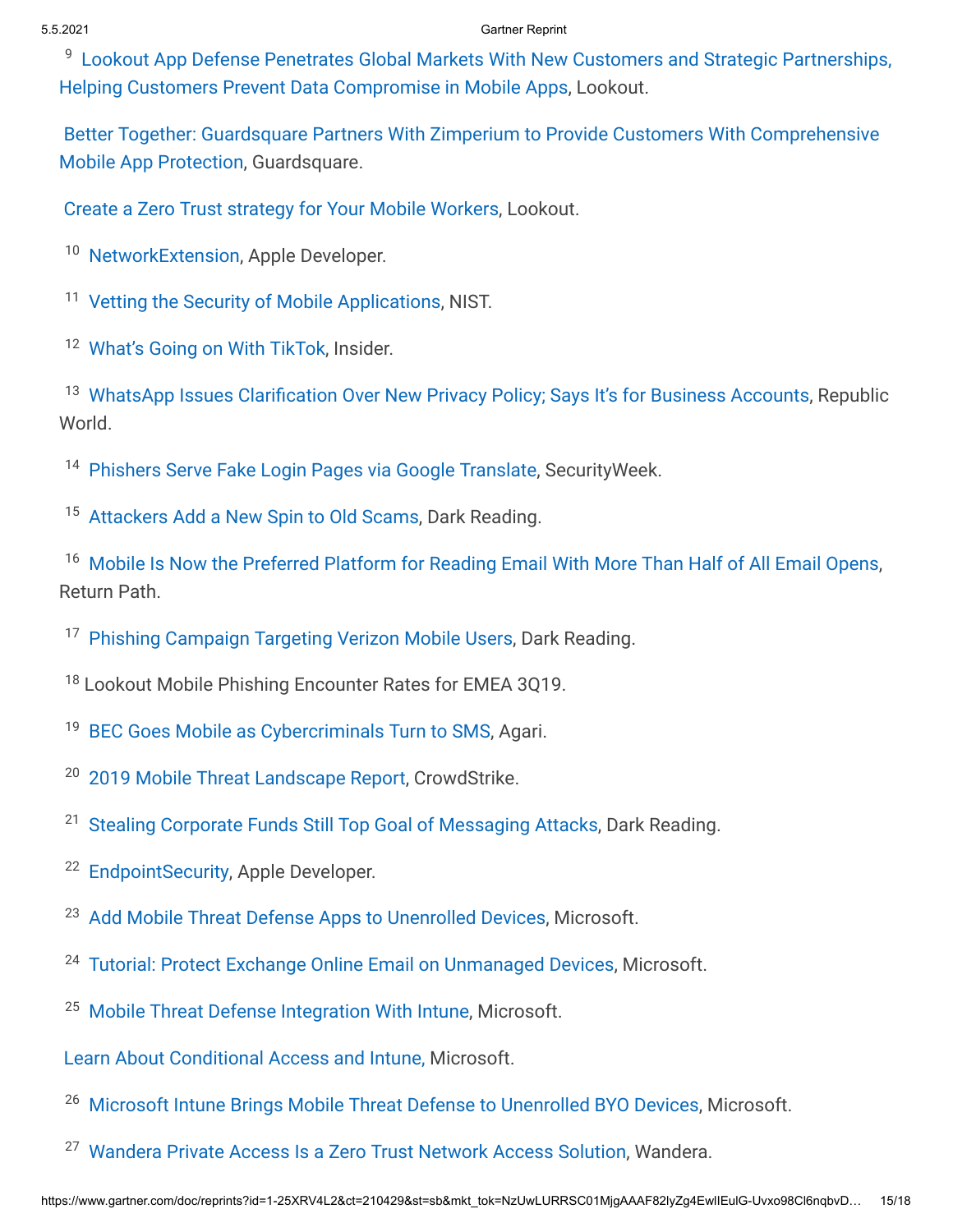$28$  Google Play Protect  $-$  App Defense Alliance, Google.

<sup>29</sup> [Accelerating Android Updates,](https://android-developers.googleblog.com/2020/07/accelerating-android-updates.html) Android Developers.

<sup>30</sup> [Devices,](https://androidenterprisepartners.withgoogle.com/devices/#!/?aer) Android.

[Mobile Phishing Report 2018,](https://www.wandera.com/mobile-phishing-report/) Wandera.

[You've Got \(0-click\) Mail!](https://blog.zecops.com/vulnerabilities/youve-got-0-click-mail/), ZecOps.

[A Spyware Vendor Seemingly Made a Fake WhatsApp to Hack Targets](https://dataprotection.news/a-spyware-vendor-seemingly-made-a-fake-whatsapp-to-hack-targets/), Data Protection News.

### Note 1: Grayware

Grayware apps are not necessarily malicious, but can conflict with enterprise policies or even put enterprise data at risk. Grayware includes "leakware" — apps that can lead to data leakage. An example of grayware or leakware is an app that has permission to access the contact list of a device, and that collects this information and sends it to an advertiser.

# Note 2: MTD App

Depending on the vendor and the options it provides, an MTD app can be distributed as an enterprise app or downloaded and installed directly from a commercial app store. Enterprise app onboarding might be more laborious if done manually without the aid of a mobile app management or UEM tool, but offers greater customization and access privileges. It can also provide better visibility and enforce more corrective actions on the device.

## Note 3: MAM-WE

MAM-WE stands for Mobile Application Management — Without Enrollment. It is a particular way of provisioning devices with enterprise data without installing a management profile, but only an application profile.

## Note 4: Representative Vendor Selection

This Market Guide identifies vendors that provide mobile security functionality, with a focus on those that can provide at least some MTD features. Gartner estimates that more than 25 vendors provide some degree of MTD functionality within the broader mobile security market.

# Note 5: Gartner's Initial Market Coverage

This Market Guide provides Gartner's initial coverage of the market and focuses on the market definition, rationale for the market and market dynamics.

## Note 6: False Base Station Attacks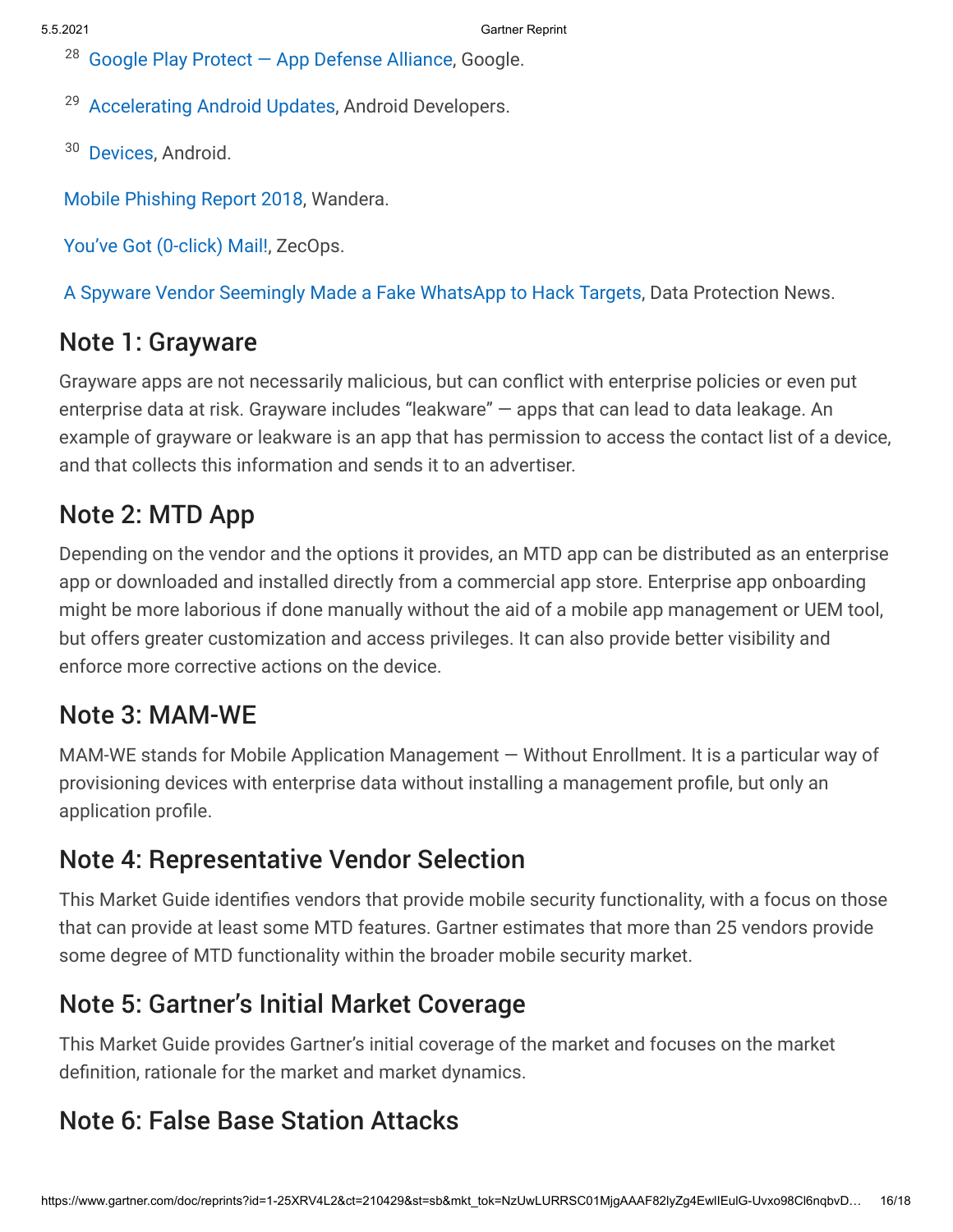A false base station attack (also known as a Stingray attack) is a network attack that exploits the cellular connection of a device. Similar to a rogue Wi-Fi access point, a false base station pretends to be a legitimate cellular base station to attract connections from one or more cellular devices. Under certain circumstances, a false base station can act as a "man in the middle," intercepting traffic. At minimum, it can obtain the permanent international mobile subscriber identity (IMSI) identifier of a cellular device. A false base station is therefore also called an "IMSI catcher."

# Note 7: Kaspersky

In September 2017, the U.S. government ordered all federal agencies to remove Kaspersky's software from their systems. Several media reports, citing unnamed intelligence sources, made additional claims. Gartner is unaware of any evidence brought forward in this matter. Kaspersky launched its Global Transparency Initiative (GTI), established data centers in Switzerland to relocate customer data processing functions, and launched transparency centers in Switzerland and Spain to allow external review of its internal processes and its products' source code. The company has undergone a SOC 2 Type 1 audit by a Big 4 firm and obtained ISO/IEC 27001:2013 certification, and increased bug bounty awards up to \$100,000 for security researchers. Kaspersky is continuing to migrate North America and Europe customers and plans to open additional transparency centers in Kuala Lumpur, Malaysia, and São Paulo, Brazil. Gartner clients who work directly with U.S. federal agencies should consider this information in their vendor selection and continue to monitor this situation for updates.

## Note 8: Baseline

A security baseline for mobile devices should include measures to:

- Maintain minimum OS and device standards, and disallow enterprise access to unpatched devices, as well as to devices that do not receive patches in a timely manner. (Typically, this limits the device list to recent iOS and Android Enterprise Recommended devices, but Gartner maintains [a more granular analysis of the list of minimum versions in Mobile OSs and Device Security: A](javascript:void(0);) Comparison of Platforms.)
- Forbid app sideloading (see Note 9), and only allow downloads from official app stores and the enterprise store.
- Prohibit jailbreaking and rooting of devices, as well as unlocked bootloaders.
- Enforce a complex passcode (at least six-character alphanumeric, with the option to use biometric-based authentication) and impose encryption, as well as a passcode retry limit.
- Establish a remote wipe procedure in case of loss or prolonged inactivity, and conduct periodic encrypted backups.

# Note 9: Sideloading